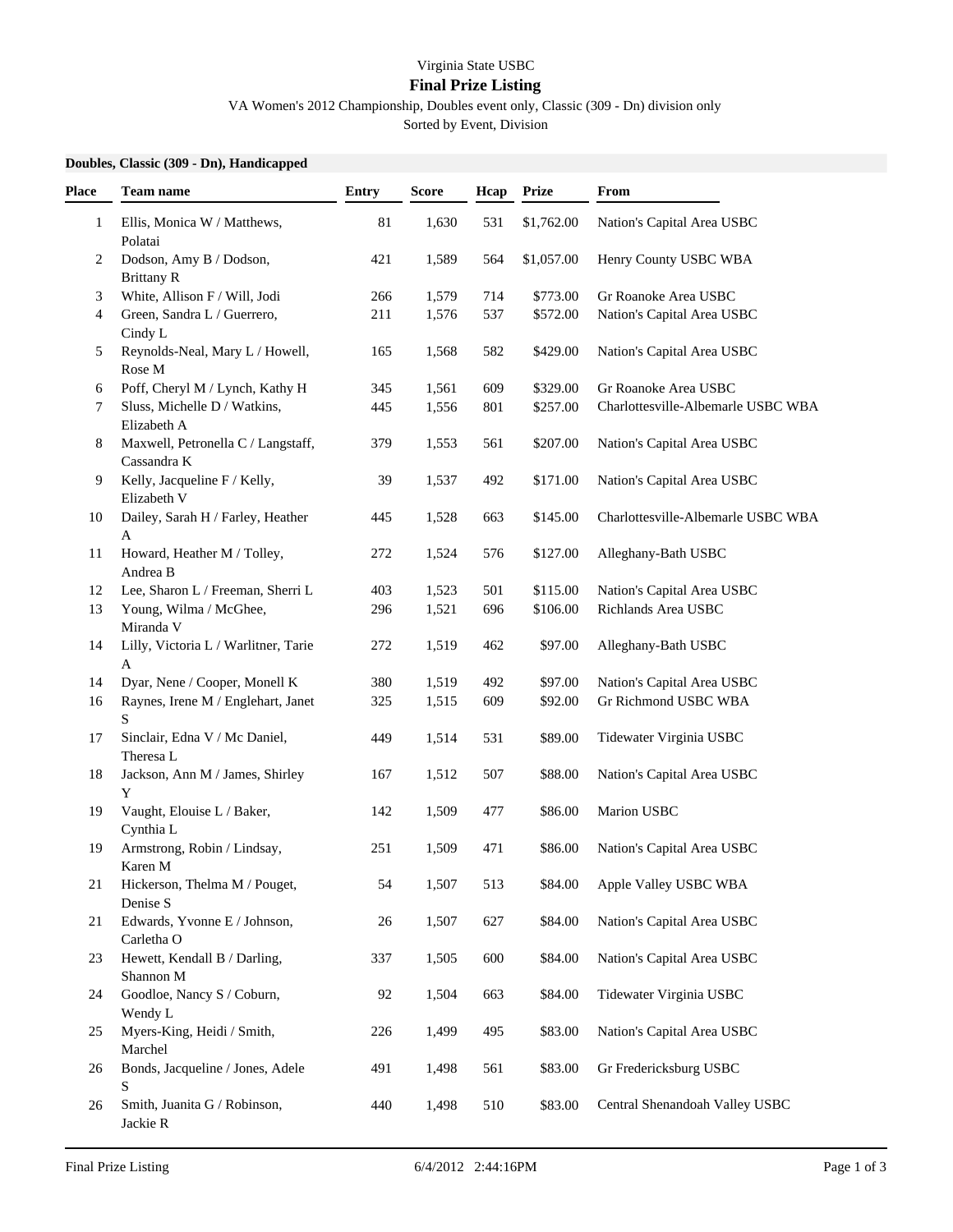| Rentfrow, Lisa E / Foutz, Sherry<br>Wade, Trudy / Underwood, Hazel<br>McDaniel, Jo Ann A / Garrett,<br>Betty Jo J<br>Ferrell, Frances B / Fitzgerald,<br>Mary L<br>Hodges, Lena M / Hall, Dianne S<br>King, Susan M / Foster, Leila<br>Garrison, Wanda H / Snider,<br>Rhonda G<br>Wynn, Mary A / Havens, Linda R<br>Alexander, Sandra K / Jones,<br>Sheri G<br>Rice, Aundrea M / Hawkins,<br>Tijwana L<br>Zahreddine, Geri / Stalnaker, | 267<br>193<br>3<br>98<br>346<br>5<br>371<br>359<br>352<br>326 | 1,497<br>1,497<br>1,494<br>1,493<br>1,493<br>1,491<br>1,490<br>1,489<br>1,488 | 648<br>639<br>552<br>474<br>636<br>459<br>492 | \$83.00<br>\$83.00<br>\$82.00<br>\$82.00<br>\$82.00<br>\$82.00<br>\$82.00 | Gr Roanoke Area USBC<br>Gr Roanoke Area USBC<br>Central Shenandoah Valley USBC<br>Danville USBC<br>Gr Roanoke Area USBC<br>Nation's Capital Area USBC |
|-----------------------------------------------------------------------------------------------------------------------------------------------------------------------------------------------------------------------------------------------------------------------------------------------------------------------------------------------------------------------------------------------------------------------------------------|---------------------------------------------------------------|-------------------------------------------------------------------------------|-----------------------------------------------|---------------------------------------------------------------------------|-------------------------------------------------------------------------------------------------------------------------------------------------------|
|                                                                                                                                                                                                                                                                                                                                                                                                                                         |                                                               |                                                                               |                                               |                                                                           |                                                                                                                                                       |
|                                                                                                                                                                                                                                                                                                                                                                                                                                         |                                                               |                                                                               |                                               |                                                                           |                                                                                                                                                       |
|                                                                                                                                                                                                                                                                                                                                                                                                                                         |                                                               |                                                                               |                                               |                                                                           |                                                                                                                                                       |
|                                                                                                                                                                                                                                                                                                                                                                                                                                         |                                                               |                                                                               |                                               |                                                                           |                                                                                                                                                       |
|                                                                                                                                                                                                                                                                                                                                                                                                                                         |                                                               |                                                                               |                                               |                                                                           |                                                                                                                                                       |
|                                                                                                                                                                                                                                                                                                                                                                                                                                         |                                                               |                                                                               |                                               |                                                                           |                                                                                                                                                       |
|                                                                                                                                                                                                                                                                                                                                                                                                                                         |                                                               |                                                                               |                                               |                                                                           | New River Valley USBC                                                                                                                                 |
|                                                                                                                                                                                                                                                                                                                                                                                                                                         |                                                               |                                                                               |                                               |                                                                           |                                                                                                                                                       |
|                                                                                                                                                                                                                                                                                                                                                                                                                                         |                                                               |                                                                               | 477                                           | \$82.00                                                                   | Marion USBC                                                                                                                                           |
|                                                                                                                                                                                                                                                                                                                                                                                                                                         |                                                               |                                                                               | 696                                           | \$82.00                                                                   | <b>Appomattox River USBC</b>                                                                                                                          |
|                                                                                                                                                                                                                                                                                                                                                                                                                                         |                                                               | 1,487                                                                         | 621                                           | \$82.00                                                                   | Nation's Capital Area USBC                                                                                                                            |
| Denise C                                                                                                                                                                                                                                                                                                                                                                                                                                | 178                                                           | 1,487                                                                         | 627                                           | \$82.00                                                                   | Nation's Capital Area USBC                                                                                                                            |
| Moffett, Donna J / Cronk,<br>Melinda A                                                                                                                                                                                                                                                                                                                                                                                                  | 58                                                            | 1,483                                                                         | 483                                           | \$82.00                                                                   | Nation's Capital Area USBC                                                                                                                            |
| Hickerson, Wanda M / Clark,<br>Melissa A                                                                                                                                                                                                                                                                                                                                                                                                | 280                                                           | 1,483                                                                         | 603                                           | \$82.00                                                                   | Gr Roanoke Area USBC                                                                                                                                  |
| Jerard, Katherine M / Loesch,<br>Erica                                                                                                                                                                                                                                                                                                                                                                                                  | 366                                                           | 1,482                                                                         | 696                                           | \$81.00                                                                   | Nation's Capital Area USBC                                                                                                                            |
| Hash, Peggy M / Sult, Tina H                                                                                                                                                                                                                                                                                                                                                                                                            | 391                                                           | 1,482                                                                         | 588                                           | \$81.00                                                                   | Marion USBC                                                                                                                                           |
| Fleming, Jennifer E / Schmidt,<br>Morgan E                                                                                                                                                                                                                                                                                                                                                                                              | 93                                                            | 1,480                                                                         | 588                                           | \$81.00                                                                   | Nation's Capital Area USBC                                                                                                                            |
| Thorpe, Tia A / Dupree, Sharon A                                                                                                                                                                                                                                                                                                                                                                                                        | 485                                                           | 1,479                                                                         | 507                                           | \$81.00                                                                   | Gr Fredericksburg USBC                                                                                                                                |
| Watson, Christi R / King, Barbara                                                                                                                                                                                                                                                                                                                                                                                                       | 191                                                           | 1,478                                                                         | 462                                           | \$81.00                                                                   | Nation's Capital Area USBC                                                                                                                            |
| Streath, Marlene M / Vance, Leti                                                                                                                                                                                                                                                                                                                                                                                                        | 350                                                           | 1,478                                                                         | 465                                           | \$81.00                                                                   | Lynchburg Area USBC                                                                                                                                   |
| Blake, Carolyn W / Alcorn, Lynn                                                                                                                                                                                                                                                                                                                                                                                                         | 362                                                           | 1,478                                                                         | 741                                           | \$81.00                                                                   | Gr Roanoke Area USBC                                                                                                                                  |
| Fosmire, Linda L / McMillan,<br>Stephanie S                                                                                                                                                                                                                                                                                                                                                                                             | 438                                                           | 1,475                                                                         | 453                                           | \$81.00                                                                   | Nation's Capital Area USBC                                                                                                                            |
| Tarr, Michelle / Grimes, Patricia                                                                                                                                                                                                                                                                                                                                                                                                       | 125                                                           | 1,475                                                                         | 528                                           | \$81.00                                                                   | Nation's Capital Area USBC                                                                                                                            |
| Shelton, Anna L / Johnson,<br>Virginia H                                                                                                                                                                                                                                                                                                                                                                                                | 72                                                            | 1,474                                                                         | 570                                           | \$80.67                                                                   | Gr Roanoke Area USBC                                                                                                                                  |
| Swinson, Elizabeth A / Swinson,<br>Ruby A                                                                                                                                                                                                                                                                                                                                                                                               | 388                                                           | 1,474                                                                         | 564                                           | \$80.66                                                                   | Gr Richmond USBC WBA                                                                                                                                  |
| Price, Shirley A / Alexander,<br>Gloria P                                                                                                                                                                                                                                                                                                                                                                                               | 407                                                           | 1,474                                                                         | 501                                           | \$80.67                                                                   | Nation's Capital Area USBC                                                                                                                            |
| Johnson, Barbara L / Younger,<br>Mary                                                                                                                                                                                                                                                                                                                                                                                                   | 7                                                             | 1,473                                                                         | 597                                           | \$80.00                                                                   | Hampton USBC WBA                                                                                                                                      |
| Baziluik, Linda W / Snyder,<br>Marie A                                                                                                                                                                                                                                                                                                                                                                                                  | 302                                                           | 1,473                                                                         | 492                                           | \$80.00                                                                   | Nation's Capital Area USBC                                                                                                                            |
| Daniel, Rebecca P / Lucas, Terry                                                                                                                                                                                                                                                                                                                                                                                                        | 192                                                           | 1,472                                                                         | 471                                           | \$80.00                                                                   | Gr Fredericksburg USBC                                                                                                                                |
| Johnson, Michele R / Powell-Lee,<br>Patricia A                                                                                                                                                                                                                                                                                                                                                                                          | 396                                                           | 1,471                                                                         | 495                                           | \$80.00                                                                   | Nation's Capital Area USBC                                                                                                                            |
| LaFontaine, Donna J / Marshall,                                                                                                                                                                                                                                                                                                                                                                                                         | 368                                                           | 1,470                                                                         | 609                                           | \$80.00                                                                   | Nation's Capital Area USBC                                                                                                                            |
|                                                                                                                                                                                                                                                                                                                                                                                                                                         | Cecelia                                                       |                                                                               |                                               |                                                                           |                                                                                                                                                       |

Total prizes awarded in this event: \$9,792.00